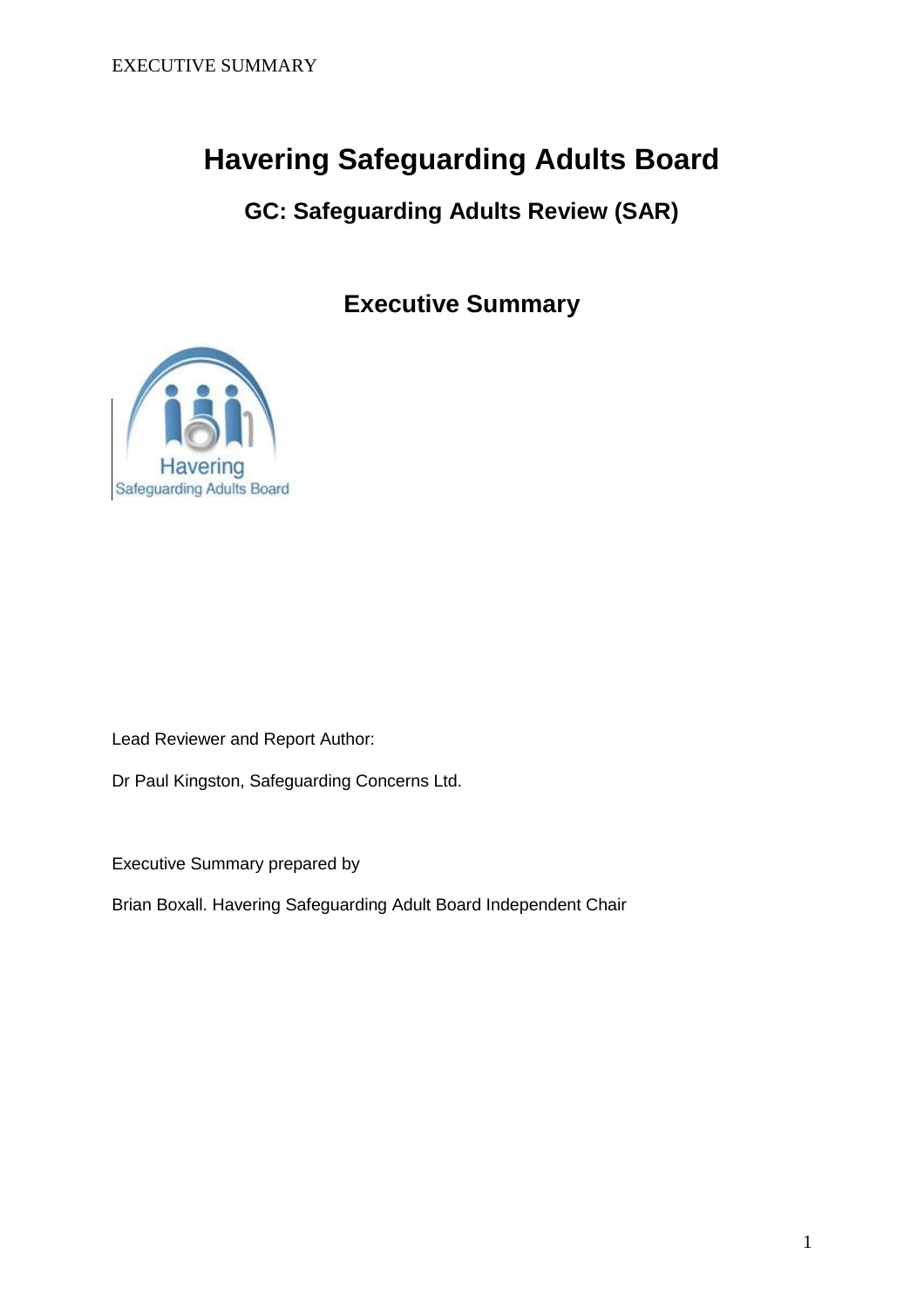# **1. LEGAL CONTEXT**

- 1.1. In March 2016, GC died in a house fire. At the subsequent Inquest Hearing the cause of death was 'smoke inhalation and carbon monoxide poisoning'.
- 1.2. Following GC's death, the Service Manager for Integrated Services completed a 'Safeguarding Adults Review Request Form' in November 2016. The criteria for the review included:
	- 1.2.2 Customer was known to Adult Community Team South and had a care package of two visits daily, which was funded by LBH. Customer had an unconventional lifestyle, living in a unkempt and hazardous environment. He was deemed as having capacity regarding the life choices he made. Concerns had been raised previously regarding his use of a fan heater instead of an oil filled radiator that he had available.
- 1.3 Dr Paul Kingston, Safeguarding Concerns Ltd., was commissioned as the independent author of the report.

# **2. BRIEF BACKGROUND**

- 2.1 GC was born in London in the 1920s. His occupation had been service in the Merchant Navy and Docker. GC was married until the death of his wife, CC, in 2015.
- 2.2 GC was described by most people that worked with him as 'a pleasant very independent gentleman that chose to live an unconventional lifestyle all his life'.
- 2.3 He would not waste money and was noted to be frugal. For example GC would not have lights or a TV on and heating was only utilised as a necessity. GC's children started to offer support once his wife had died and they realised he was becoming fragile.
- 2.4 GC was a reasonably active individual. He did not sit around the house and was often found at the Docks; frequently taking his main meal at the 'pie and mash' café, alternatively he would be found at Tesco. GC did not shop or watch TV, although he did like sport, and was considered very unconventional. It is reported that his house was only somewhere he slept. When one of the Social Workers first met him in his room at home he was under several duvets and virtually hidden; he literally just popped his head out to say that he was ok.
- 2.5 The house he occupied with his wife, until she entered nursing care, did not have central heating or hot water, although it appears that different rooms in the house (the room his wife occupied) were furnished and modified with heating. GC slept in a separate downstairs room from his wife, which a visiting Social Worker described as 'full of boxes and bedding and it appeared that he was living and sleeping in a box'.
- 2.6 Alongside this atypical lifestyle, GC cared for his wife prior to her entry into nursing care due to being bedbound. At times, GC's level of hygiene presented difficulties in terms of his wife's care, particularly around meal preparation. As a result, he was encouraged not to support her and to allow carers and their daughter to provide the support required.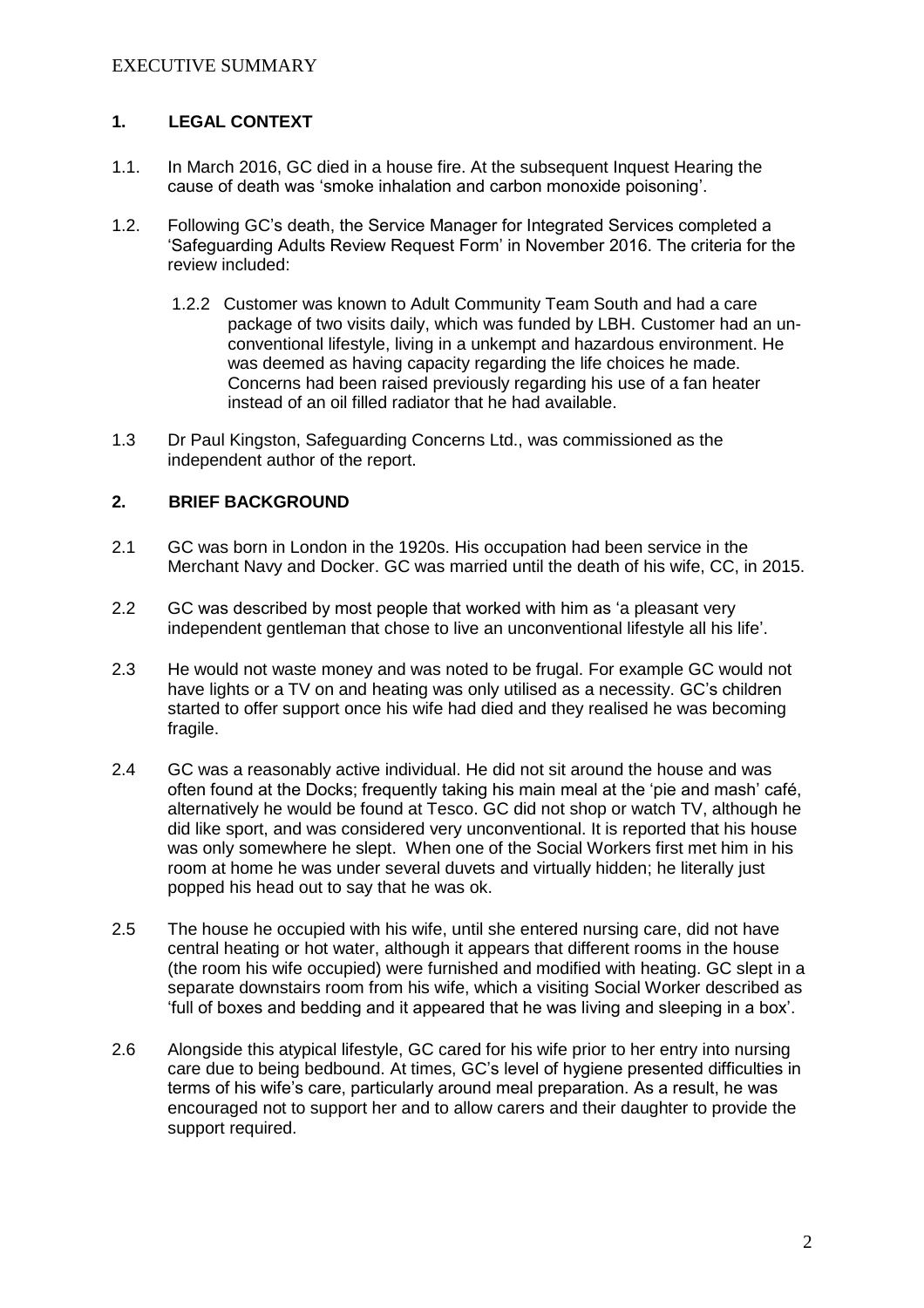# **3. CHRONOLOGY**

- 3.1. GC was first known to Adult Social Care in July 2007, when his family requested a care package on discharge from hospital.
- 3.2. In October 2013, Adult Social Care received a safeguarding alert in respect of financial abuse. At the same period the social worker investigating the safeguarding alert discussed the home conditions with the allocated Social Worker for his wife (who was receiving four calls a day for personal care and Activities of Daily Living) and the family. The family explained that the unkempt appearance of GC had endured throughout his lifetime, with a reluctance to wash and change clothes.
- 3.3. In January 2014, concerns were again raised with Adult Social Care in relation to the home circumstances and GC's unhygienic lifestyle. Anxieties were further compounded in relation to CC's safety, which was discussed with the GP, following reports that GC had left the gas on in the home. GC once again declined any assistance.
- 3.4. In December 2014, the GP visited GC and was concerned that he might be experiencing carbon monoxide poisoning, although this was proved negative by paramedics. Eventually GC was persuaded to attend hospital. This admission to hospital then allowed GC's family to clean the property in his absence.
- 3.5. This admission to hospital is recorded as required for a primary diagnosis of 'dehydration and self-neglect'. This is the first occasion self-neglect is formally recognised.
- 3.6. From 26<sup>th</sup> January 2015, a care package assessment took place. The re-ablement package was stopped in February 2015 at the request of GC's daughter in February 2015, although she later agreed to continue the package due to GC being alone in the house after CC had been admitted to hospital. Following discharge from hospital on  $27<sup>th</sup>$  March 2015, CC was placed in a nursing home.
- 3.7. On 21<sup>st</sup> May 2015, GC was reported missing to the Police by the homecare agency. He was later found at Victoria Train Station and Police reports indicate that he did not know how he arrived there. He was admitted to Queens Hospital due to increased confusion and discharged on the 28 May 2015 with the same care package he received prior to hospital admission.
- 3.8. GC's wife died on 22nd June 2015.
- 3.9. In November 2015, the homecare agency reported to the Emergency Duty Team that GC, who was known to use candles at home, was also burning tissue in a cup (there is no explanation why, or a note of any enquiries into this being made by the homecare agency). Adult Social Care enquired whether GC's home had a smoke alarm fitted, and whether this was functional. The homecare agency were not able to provide information related to a fire alarm at that time and were asked by Adult Social Care to check at the next visit. The homecare agency records indicate that GC was asked for permission to install but that he refused to allow fitting.
- 3.10. In January 2016, the homecare agency raised further fire risk concerns with Adult Social Care. The homecare agency reported that, in extreme cold weather, GC was using an electric fan heater, which was noted to be a fire hazard, even though he had an oil-filled radiator available for use, which was noted to be safer but considered by him to be more expensive than using electricity. The homecare agency also reported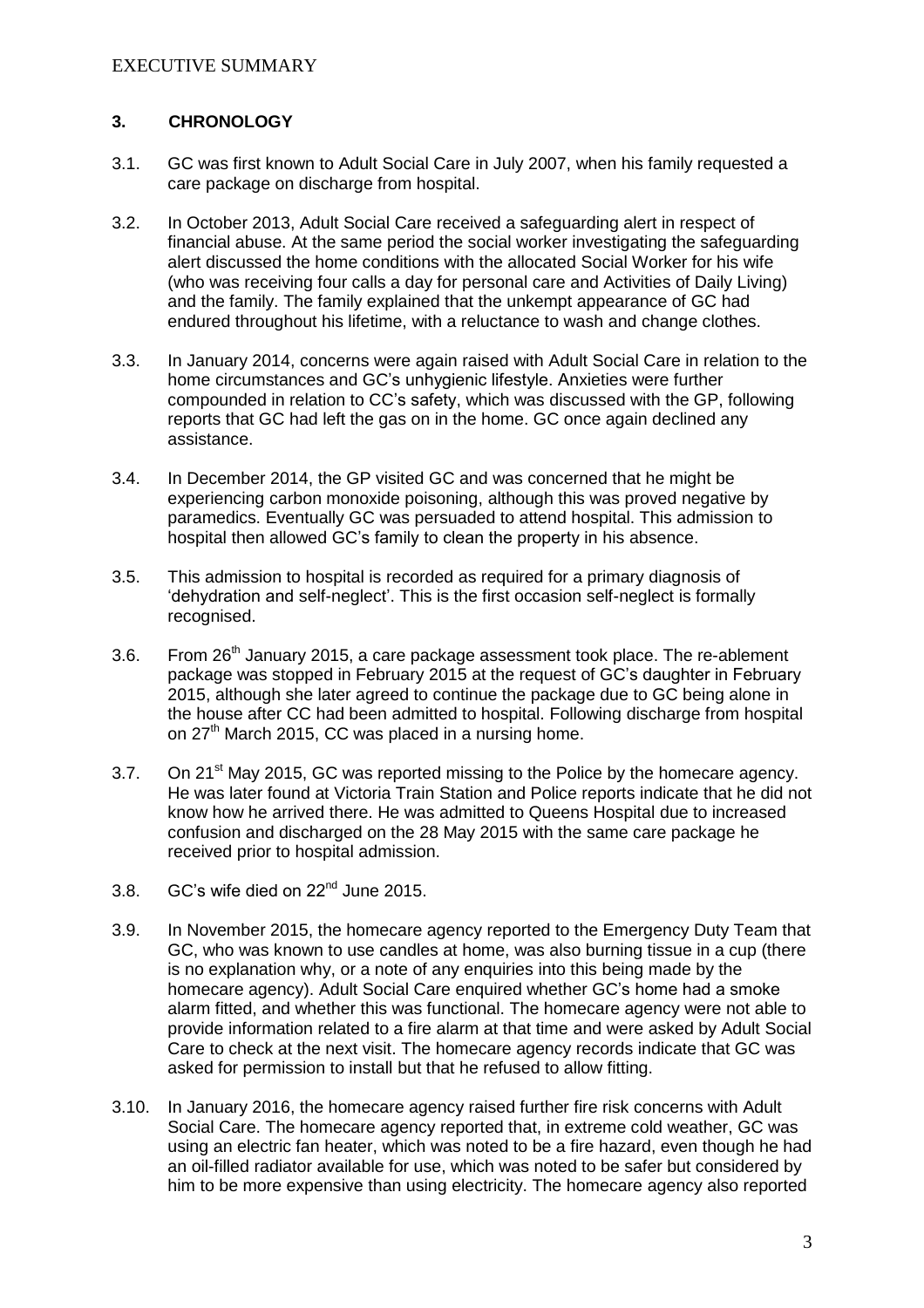that GC had been placing the electric fan heater exceptionally close to his quilt, upon which scorch marks had been noticed. The homecare agency described having proactively moved the electric fire away from his bedding materials, but that GC appeared to move it back again.

3.11. On  $11<sup>th</sup>$  March 2016, GC died in the house fire.

## **4. CONCLUSION**

4.1 This conclusion with analysis utilises the six safeguarding adults principles set out in Care and Support Statutory Guidance (2016).

#### 4.2 **Empowerment: people being supported and encouraged to make their own decisions and informed consent.**

- 4.2.1 There is unequivocal evidence that all agencies were sensitive to GC's choice of an unconventional lifestyle. This was predominately based on the presumption that GC had 'mental capacity'. However, it is not clear from documentation if at any stage a test of GC's mental capacity was undertaken.
- 4.2.2 There is evidence that perhaps the balance between GC's autonomy and the risks he posed to himself and his wife whilst they shared accommodation was skewed towards GC's independence, allowing the risks posed to remain unchallenged.
- 4.2.3 For professionals seeking an adequate balance between respecting an individual's autonomy (even if decisions made appear unwise), and managing risks to that individual and others is significantly challenging and stressful.
- 4.2.4 There is evidence that Adult Social Care did not appear to understand GC's lifestyle choices. There is also recognition that further exploration of GC's lifebiography may have highlighted previous experiences or traumas that may assist to explain GC's current lifestyle choice.
- 4.2.5 The Care Act Guidance also notes that, when working with situations of selfneglect, whilst a formal safeguarding enquiry may not be actioned, it may still be necessary to intervene in order to protect the individual at risk.
- 4.2.6 There were consistent misunderstandings related to self-neglect and mental capacity. Agencies were aware that GC was self-neglecting, however they also assumed that GC had mental capacity, and consequently (and erroneously) decided that an intervention was not possible. Such an inflexible approach to managing clients who are self-neglecting (with alleged capacity), runs counter to the Care Act Guidance that suggests individuals who are no longer able to protect themselves are still owed a duty of care.

## 4.3 **Prevention: it is better to take action before harm occurs.**

4.3.1 Notwithstanding the challenges outlined above in relation to autonomy versus risk and prevention it is noted that Social Workers, and perhaps other professionals, may have focused on GC's wishes to the detriment of focusing on the significant risks his lifestyle imposed on himself (hygiene, food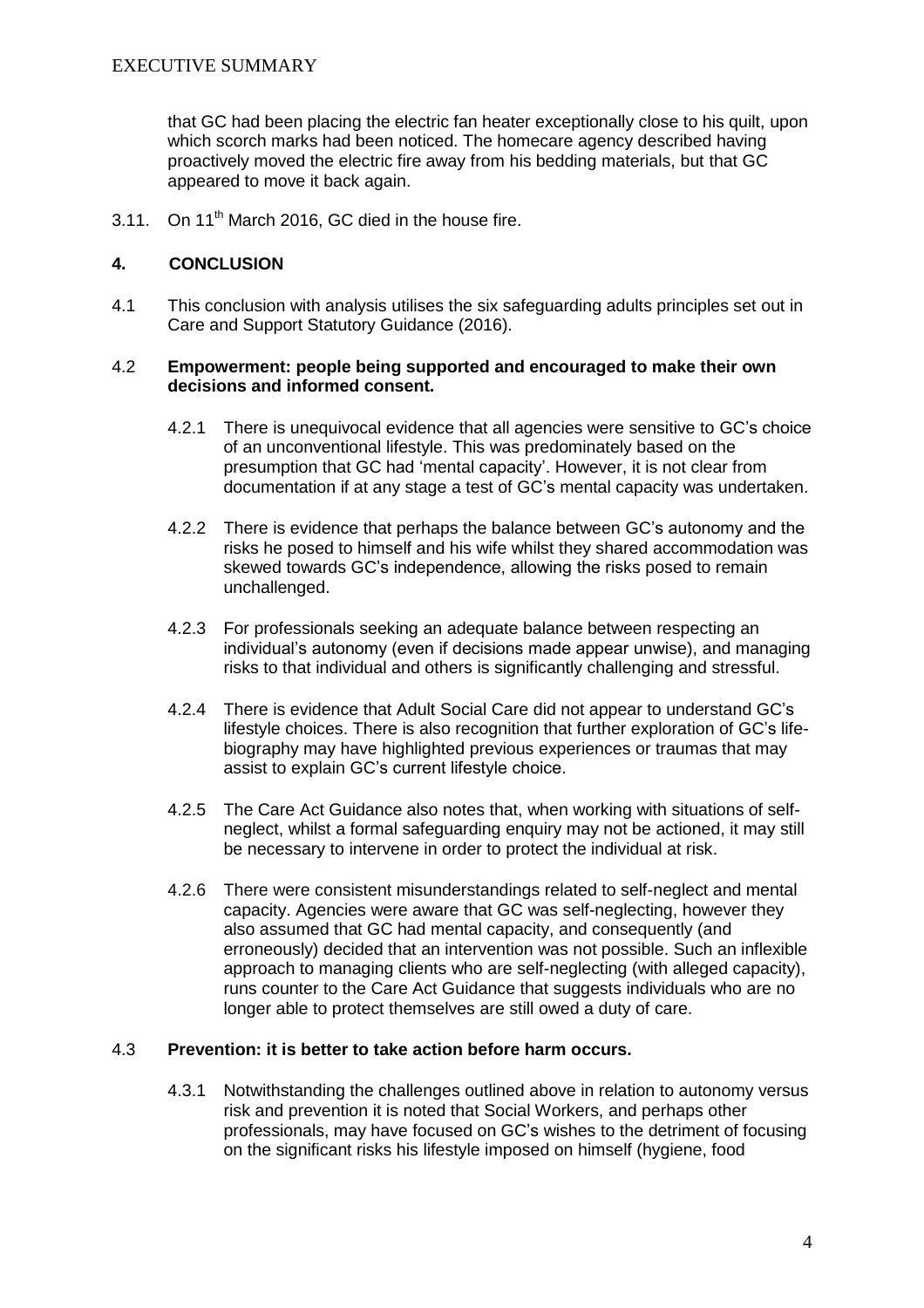preparation, health neglect, leg and foot ulcers and infection), and his wife whilst bed bound and cared for a home (fire risk, food preparation).

- 4.3.2 Reducing the risk of fire was an urgent priority. However, despite numerous reported concerns from a variety of agencies, the risk remained.
- 4.3.3 At no point was a referral made to the London Fire Brigade for their assistance and advice.

#### 4.4 **Proportionality: the least intrusive response appropriate to the risk presented.**

- 4.4.1 The section on Empowerment has already argued that insufficient effort was applied to challenge and discuss with GC the risks he was posing to himself and others.
- 4.4.2 It appears that all professionals working with GC assumed capacity and therefore accepted that he had the right to choose this abnormal lifestyle, which was perhaps essential in early contact to facilitate a therapeutic relationship which was non- judgemental.
- 4.4.3 However, taking a non-judgemental position does not negate the instigation of a therapeutic conversation that attempts to both understand and challenge the lifestyle chosen by GC.

#### 4.5 **Protection: support and representation for those in greatest need.**

- 4.5.1 Considerable effort was exerted by all agencies to offer a therapeutic and person-centred care package, focused on GC's health care needs.
- 4.5.2 However, little attention to action was employed towards the risks posed to GC and his wife, especially fire risk.
- 4.5.3 It appears that each agency reported concerns, and the homecare agency moved the electric fire away from bedding regularly.
- 4.5.4 However, no agency or multiagency collaboration conducted a fire risk assessment or established an action plan to prevent the risk of fire.
- 4.5.5 Most importantly, the London Fire Brigade expertise was not exploited.

#### 4.6 **Partnership: local solutions through services working with people, families and communities.**

4.6.1 Partnership working appeared totally absent.

## 4.7 **Accountability: accountability and transparency in practice.**

- 4.7.1 Each agency appeared to offer a person centred approach to GC.
- 4.7.2 However, it appears this approach was based on personal care needs health care needs, and therefore risks did not appear to be of sufficient concern to warrant an assessment and intervention strategy.